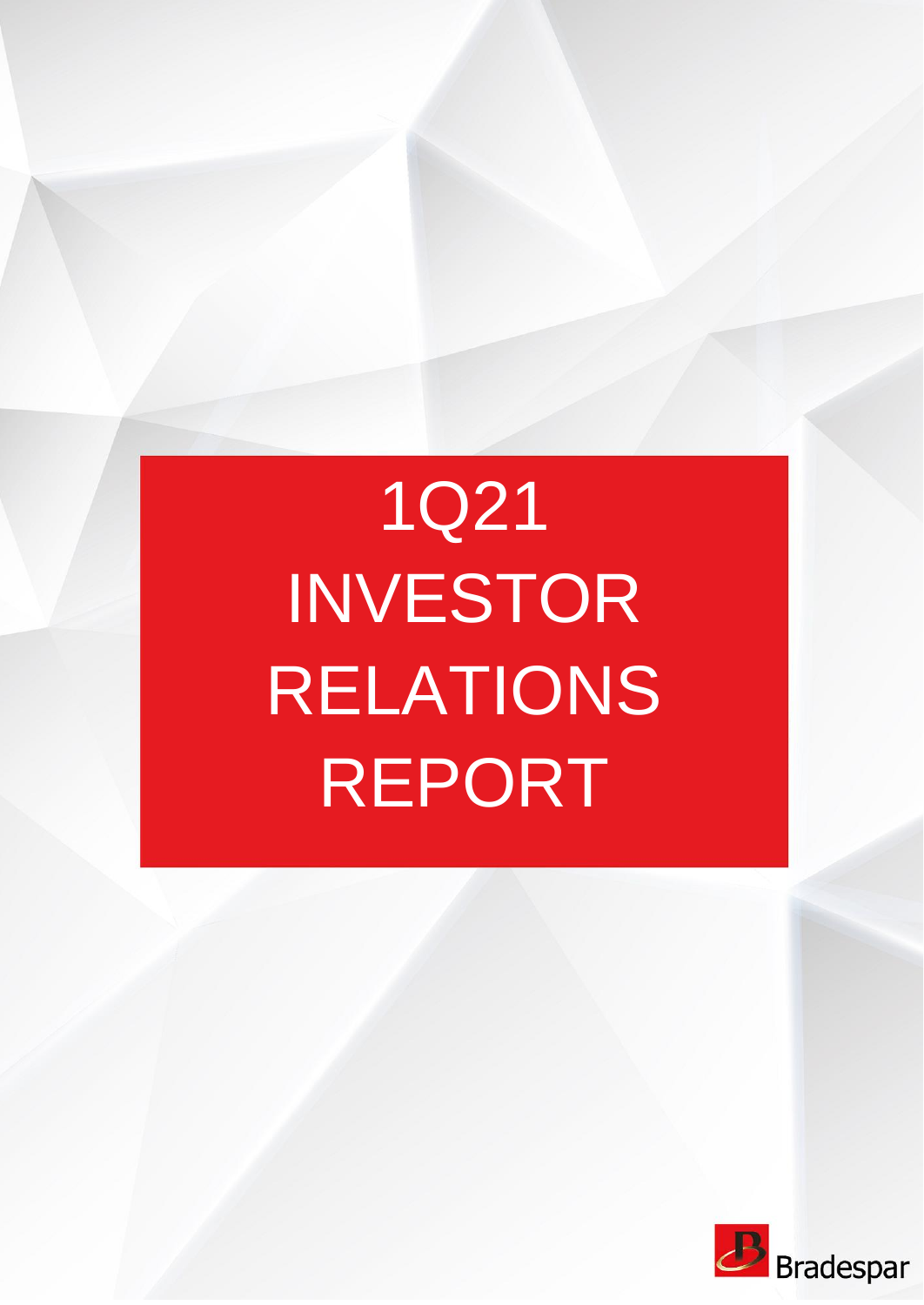

**São Paulo, May 13, 2021** – BRADESPAR [B3: BRAP3 (ON), BRAP4 (PN); LATIBEX: XBRPO (ON), XBRPP (PN)] announces its results for 1Q21.

## **Investment Structure – 03.31.2021**

Since 2017, BRADESPAR's investments have exclusively focused on VALE, a company in which BRADESPAR has representatives at Board of Directors, which is a differentiation in terms of investment management.

At March, 2021, the market value of BRADESPAR's assets, totaled R\$ 28.8 billion.

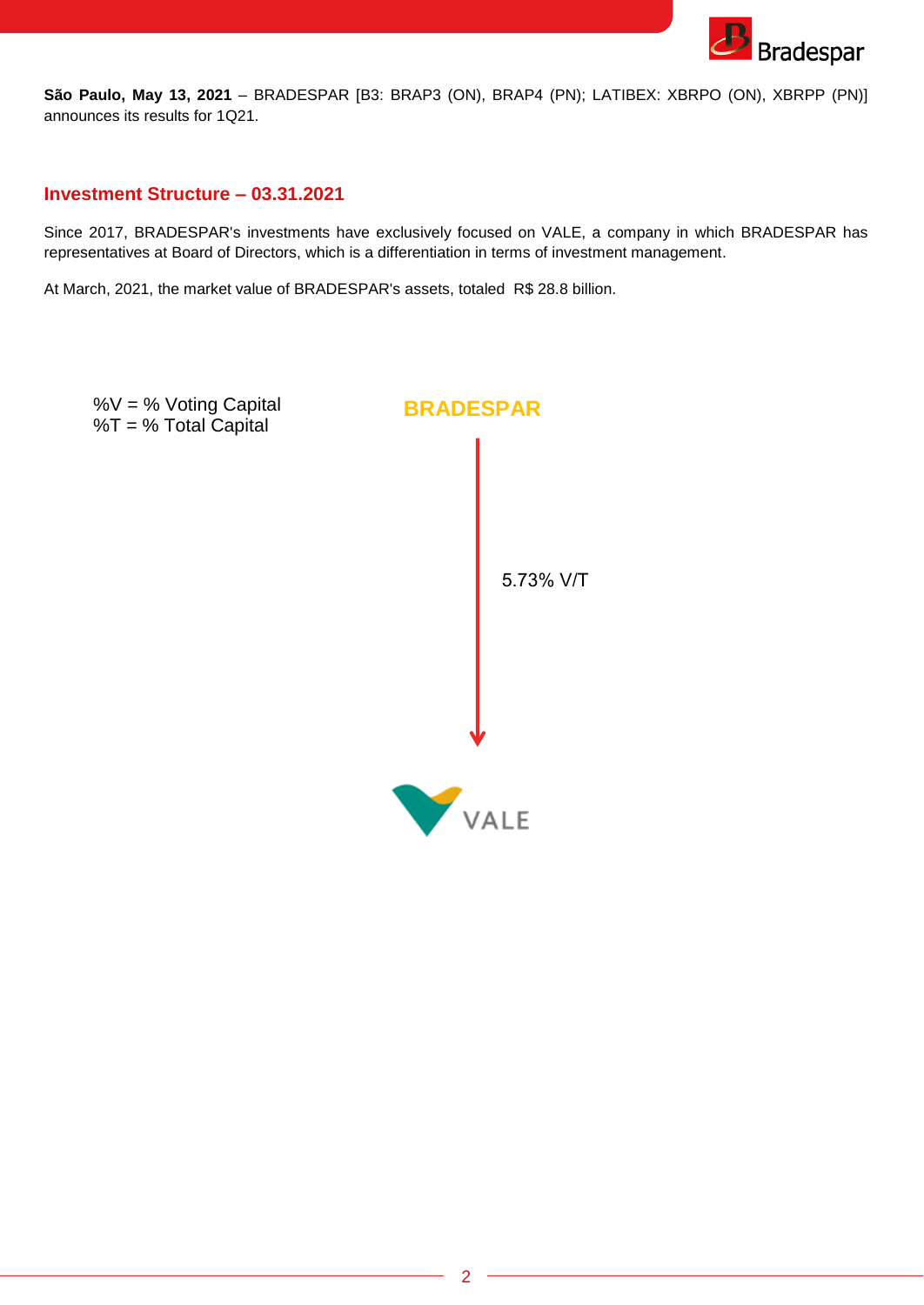

# **BALANCE SHEET**

| <b>ASSETS</b>                               |            | (R\$ thousand) |
|---------------------------------------------|------------|----------------|
|                                             | 03/31/2021 | 03/31/2020     |
| <b>CURRENT</b>                              | 1,301,206  | 553,142        |
| Cash and Cash Equivalents                   | 1,241,718  | 199,618        |
| Interest on Equity and Dividends Receivable |            | 353,338        |
| Taxes to Compensate and Recover             | 59,110     |                |
| <b>Prepaid Expenses</b>                     | 378        | 186            |
| <b>NON-CURRENT ASSETS</b>                   | 12,065,787 | 10,478,545     |
| <b>Long Term</b>                            | 168,253    | 171,247        |
| Recoverable Taxes                           | 160,514    | 163,389        |
| <b>Judicial Deposits</b>                    | 7,739      | 7,858          |
| <b>Investments</b>                          | 11,896,665 | 10,306,259     |
| <b>Fixed Assets</b>                         | 74         | 98             |
| <b>Intangible</b>                           | 795        | 941            |
| <b>TOTAL</b>                                | 13,366,993 | 11,031,687     |
|                                             |            |                |

| <b>LIABILITIES</b>                       |            | (R\$ thousand) |
|------------------------------------------|------------|----------------|
|                                          | 03/31/2021 | 03/31/2020     |
| <b>CURRENT</b>                           | 1,194,992  | 276,072        |
| Interest on Equity and Dividends Payable | 1,139,763  | 248,000        |
| <b>Taxes and Contributions Payable</b>   | 26,253     | 194            |
| Leases - Right of Use                    | 72         | 68             |
| <b>Other Liabilities</b>                 | 28,904     | 27,810         |
| <b>NON-CURRENT LIABILITIES</b>           | 7.842      | 233,261        |
| Debentures Payable                       |            | 225,395        |
| Provision and Legal Obligations          | 7,040      | 6,943          |
| Leases - Right of Use                    | 802        | 923            |
| <b>SHAREHOLDERS' EQUITY</b>              | 12,164,159 | 10,522,354     |
| <b>Capital Stock</b>                     | 4,100,000  | 4,100,000      |
| <b>Profit Reserve</b>                    | 1,983,625  | 2,106,573      |
| Adjustment to Equity Evaluation          | 4,624,596  | 4,262,025      |
| <b>Results of the Period</b>             | 1,455,938  | 53,756         |
| <b>TOTAL</b>                             | 13,366,993 | 11,031,687     |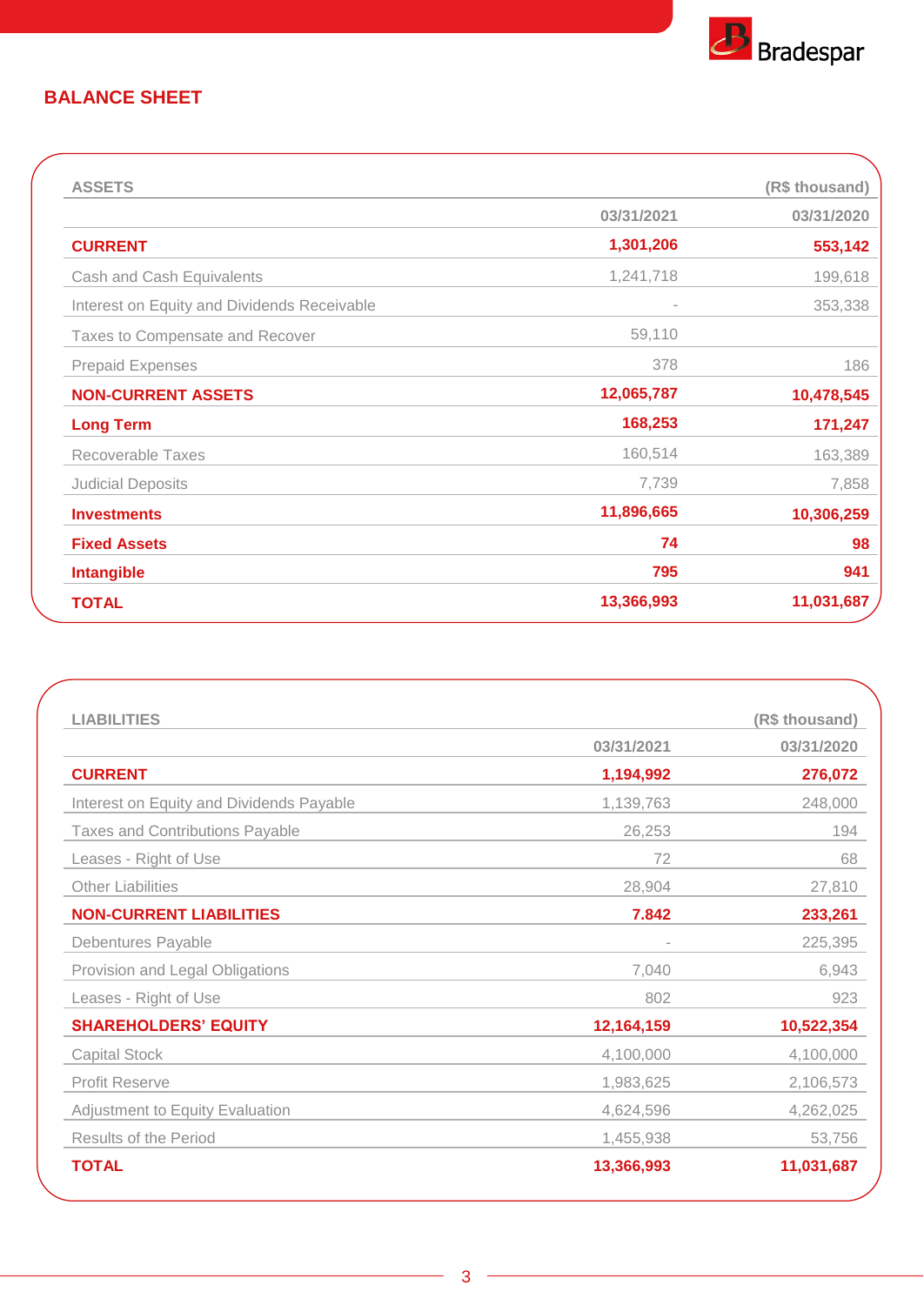

# **COMMENTS ON THE COMPANY'S PERFORMANCE**

The table below shows the Consolidated Income Statement, in accordance with accounting practices adopted in Brazil.

| Income Tax/Social Contribution                                  | $\overline{\phantom{a}}$ |                |         |  |
|-----------------------------------------------------------------|--------------------------|----------------|---------|--|
| <b>Operational Result before Income Tax/Social Contribution</b> | 1,700,938                | 53,756         | 3064.2% |  |
| <b>Financial Revenues (Expenses)</b>                            | 2,853                    | 2,190          | 30.3%   |  |
| <b>Other Operational Expenses</b>                               | (10,031)                 | $\sim$         |         |  |
| <b>General and Administrative Expenses</b>                      | (1,767)                  | (751)          | 135.3%  |  |
| <b>Tax Expenses</b>                                             | (22,846)                 | (190)          |         |  |
| <b>Payroll Expenses</b>                                         | (3,590)                  | (2,241)        | 60.2%   |  |
| <b>Operating Results</b>                                        | 1,736,319                | 54,748         | 3071.5% |  |
| Equity Income                                                   | 1,736,319                | 54,748         | 3071.5% |  |
|                                                                 | <b>1Q21</b>              | <b>1Q20</b>    | Chg%    |  |
| <b>Income Statement</b>                                         |                          | (R\$ thousand) |         |  |

## **Operating Revenue**

As an investment company, BRADESPAR's operating revenue originates from the equity income, and interest on its equity stake in VALE.

In 1Q21, BRADESPAR's operating revenue reached R\$1.74 billion, the best result for a first quarter in the Company's history.

It should be noted that VALE, in the same period, adjusted EBITDA reported totaled US\$8.47 billion, mainly in Ferrous Minerals (US\$7.81 billion), specially due to higher realized prices for commodities, which even offset the seasonally smaller volumes.

#### **Financial Results**

In the quarter, BRADESPAR's financial result reached a positive R\$2.9 million due to financial investments and compensation on Tax Recoverable. This result reflects the fact that, with the total early redemption of the Third Issue of Promissory Notes and the early amortization of the Seventh Issue of Simple Debentures, the Company's debt is now removed.

#### **Payroll, General and Administrative Expenses**

BRADESPAR's payroll, general and administrative expenses totaled R\$5.4 million in the first quarter of 2021.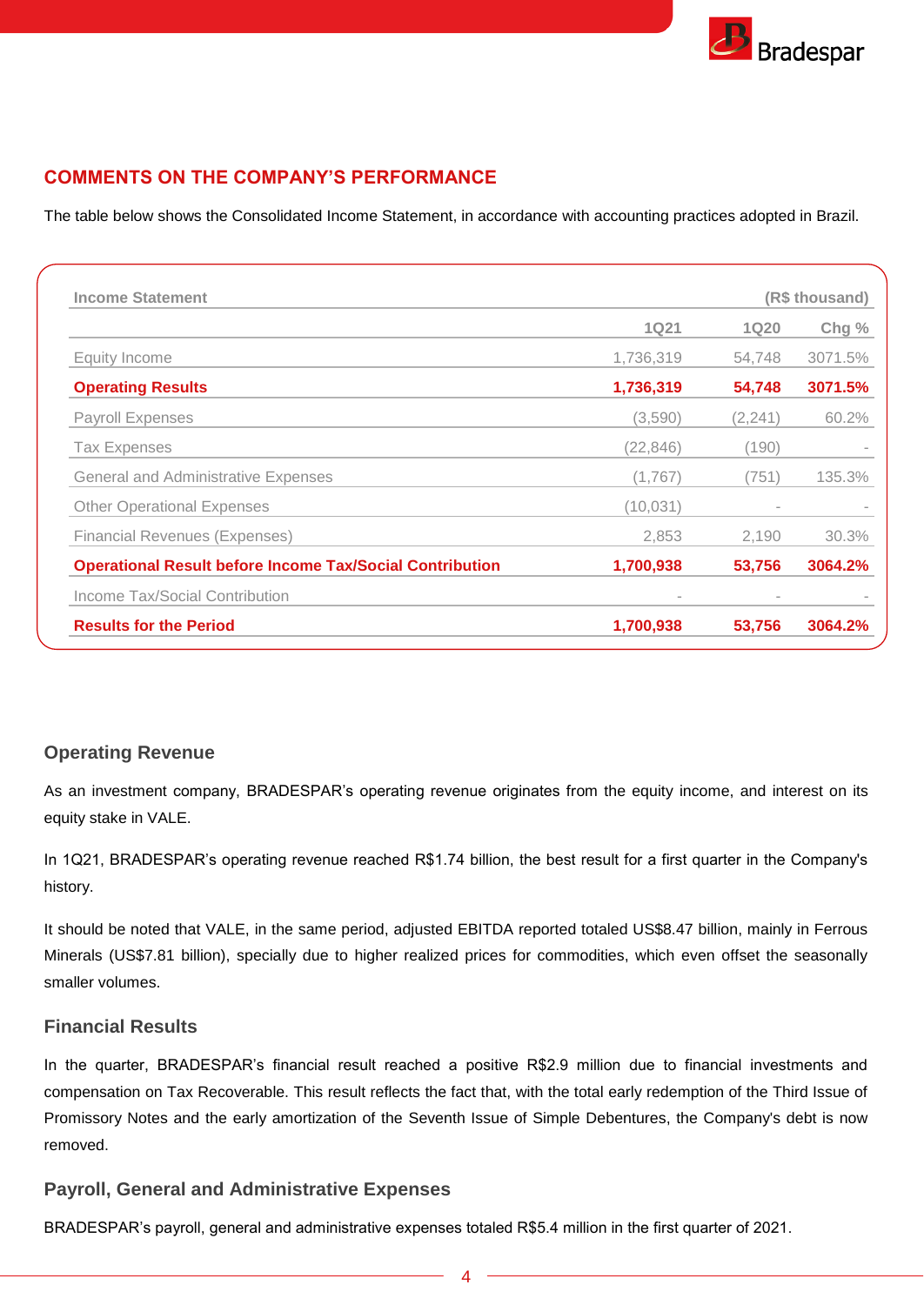

## **Results of the Quarter**

In the first quarter of 2021, BRADESPAR's net profit totaled R\$1.7 billion, compared to a positive result of R\$53.8 million

at the end of the first three months of 2020, reflecting VALE's excellent result, with the highest profit for a first quarter in the Company's history.



#### **Result Performance (R\$ million)**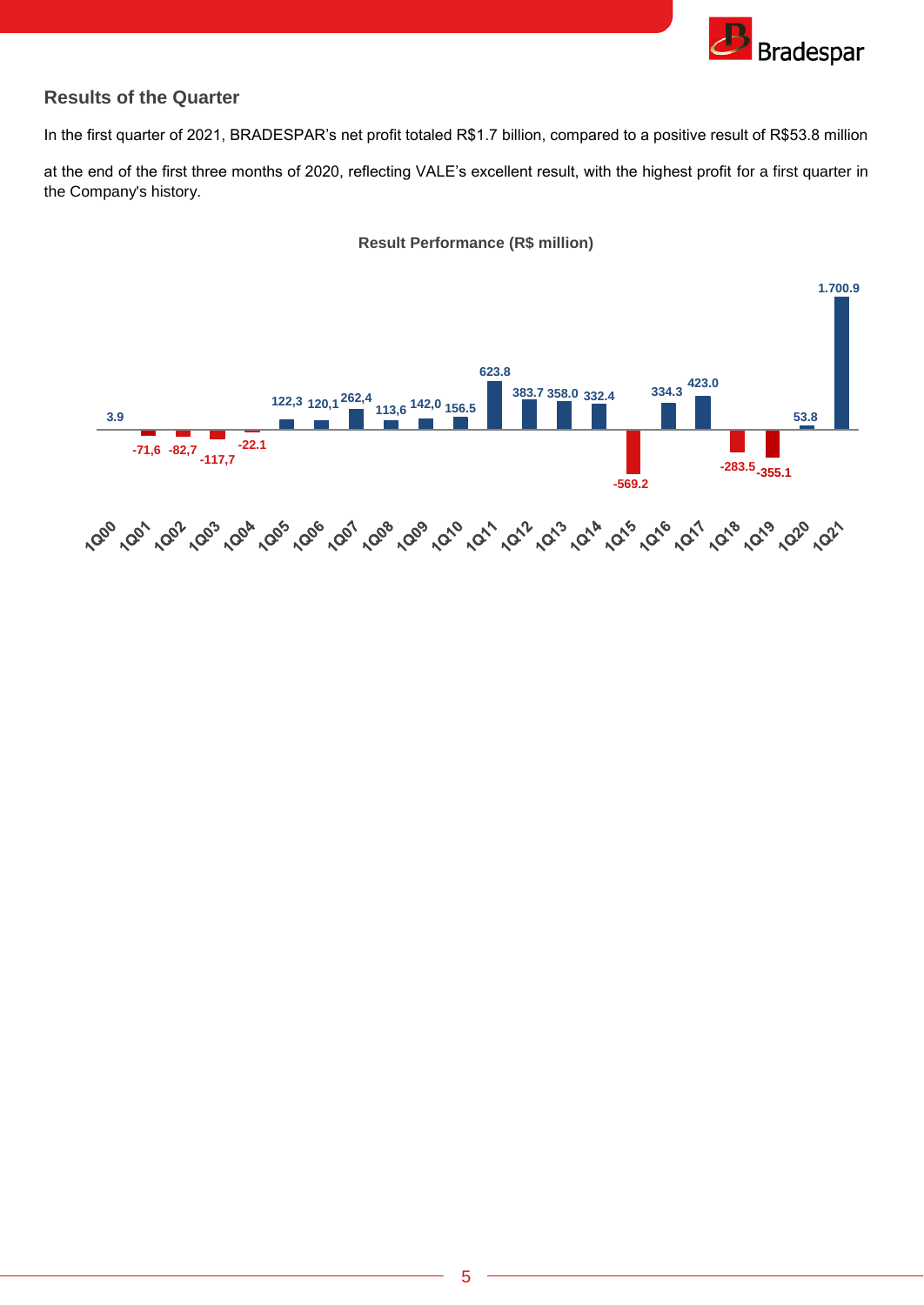

## **COMMENTS ON INVESTEE**

#### **VALE**

Brazilian Private company, VALE is present in about 30 countries, one of the largest mining companies in the world in the production of iron ore, iron, and nickel ore pellets. VALE also produces manganese ore, ferroalloy, thermal and metallurgical coal, copper, metal byproducts of the platinum group, gold, silver, and cobalt. The Company also operates large logistics systems in Brazil and in other regions worldwide, including railroads, maritime terminals, and ports, integrated to its operations.

It should be noted that, in February 2021, later certified by a court decision from April, VALE, the State of Minas Gerais, the Public Defender's Office of the State of Minas Gerais and the Federal and State Prosecutors of the State of Minas Gerais signed a Global Agreement for the Comprehensive Reparation of damages caused by the rupture of Dam I, in the Córrego do Feijão mine, in Brumadinho, MG. The Global Agreement has an economic value of approximately R\$ 37.7 billion and puts an end to the public civil actions for socio-environmental damages caused by the disaster, as well as an end to the socio-economic restitutions. The institutions that participated in the construction of the Global Agreement ensured timely, fair, and effective solutions, in a process that was conducted with transparency, legitimacy and legal certainty.

In addition, in order to promote increasingly safe and environmentally responsible operations that guarantee the integrity of its assets, VALE's Board of Directors approved measures aimed at reducing risks to enable the company to maintain its focus on its key businesses. It's worth noting the conclusion of the sale of the Vale Nova Caledônia ("VNC"), an important milestone in the divestment of no-core assets, in line with its climate agenda's strategy.

In the year's first three months, the company's net income reached US\$5.55 billion, a positive variation of US\$5.30 billion compared to the positive result of US\$239.0 million in the first quarter of 2020.

Finally, it is worth noting the Company's share buyback program limited to 270 million common shares and their ADRs, representing up to 5.3% of the total shares outstanding, based on the shareholding structure of February 28, 2021. Governed by the capital allocation, the program will be carried out over up to 12 months, showing the trust of VALE's management and the potential to consistently create and distribute value.

All implementations carried out in VALE's Governance had the support, initiative and approval of the shareholders that belonged to the former control block, particularly BRADESPAR, and this ends the cycle, which started in 2017, of transforming the company into a True Corporation.

#### **Capital Market**

Since its inception, BRADESPAR's shares are listed on B3 under tickers BRAP3 (ON) and BRAP4 (PN), and its securities are traded on LATIBEX, the Madrid Stock Exchange's Latin American Companies Market, in Spain, in Euros, through the Depositary Receipt Program (GDRs).

Moreover, BRADESPAR's shares participate in two leading indexes: IBOVESPA, which includes the most liquid companies in the Brazilian market, and the Corporate Governance Index (IGC), composed of the companies that have committed to high standards of corporate governance, since 2001, when it adhered to B3's Level I of Corporate Governance.

In 1Q21, the Company's shares appreciated by 7% (BRAP4) and 2% (BRAP3), while IBOVESPA decreased 2% and the shares of its investee, VALE, appreciated 17%.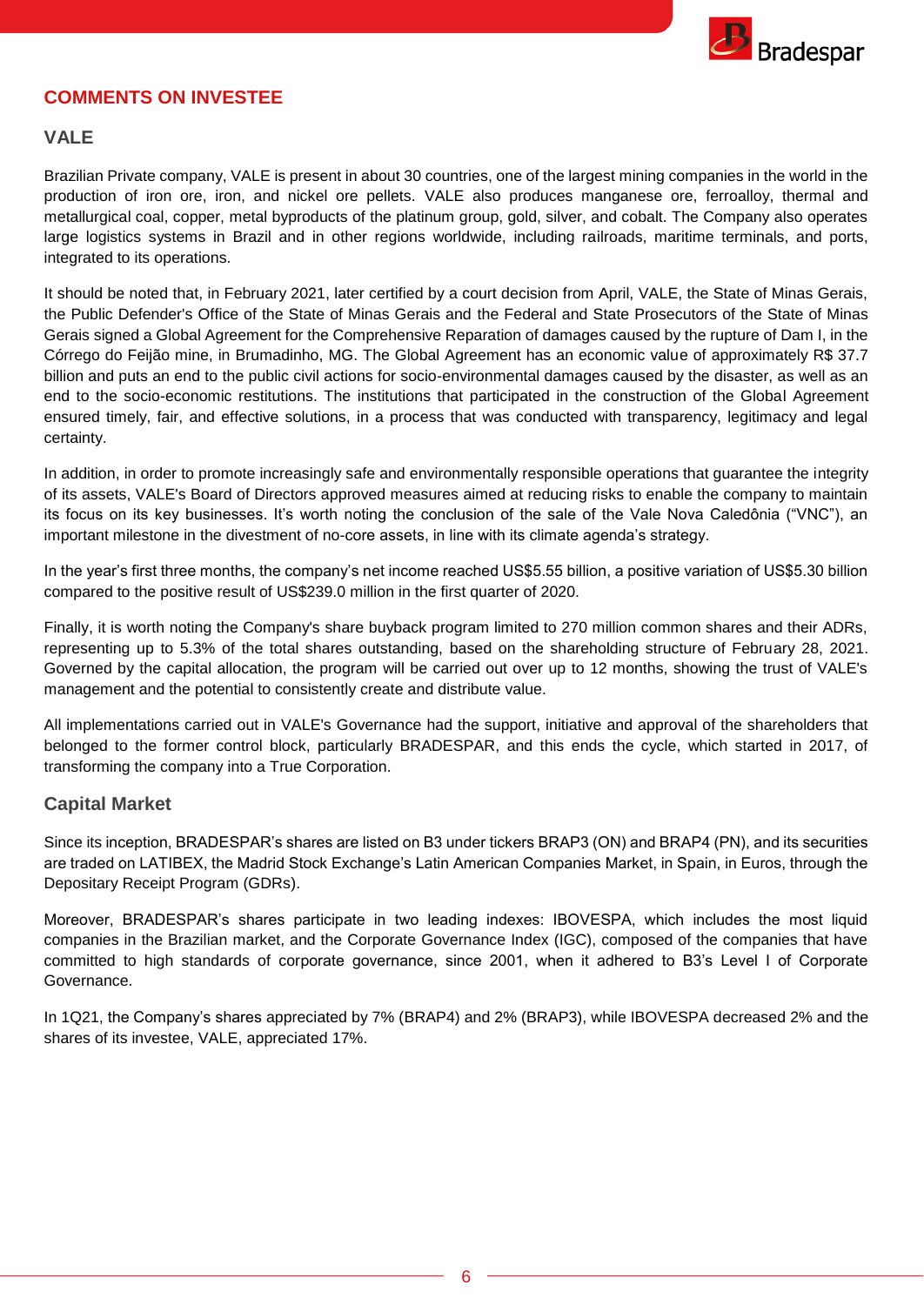

**Shares Performance on B3 in 1Q21**



Prices adjusted for shareholder payments, including Dividends and/or Interest on Equity. Source: Economatica.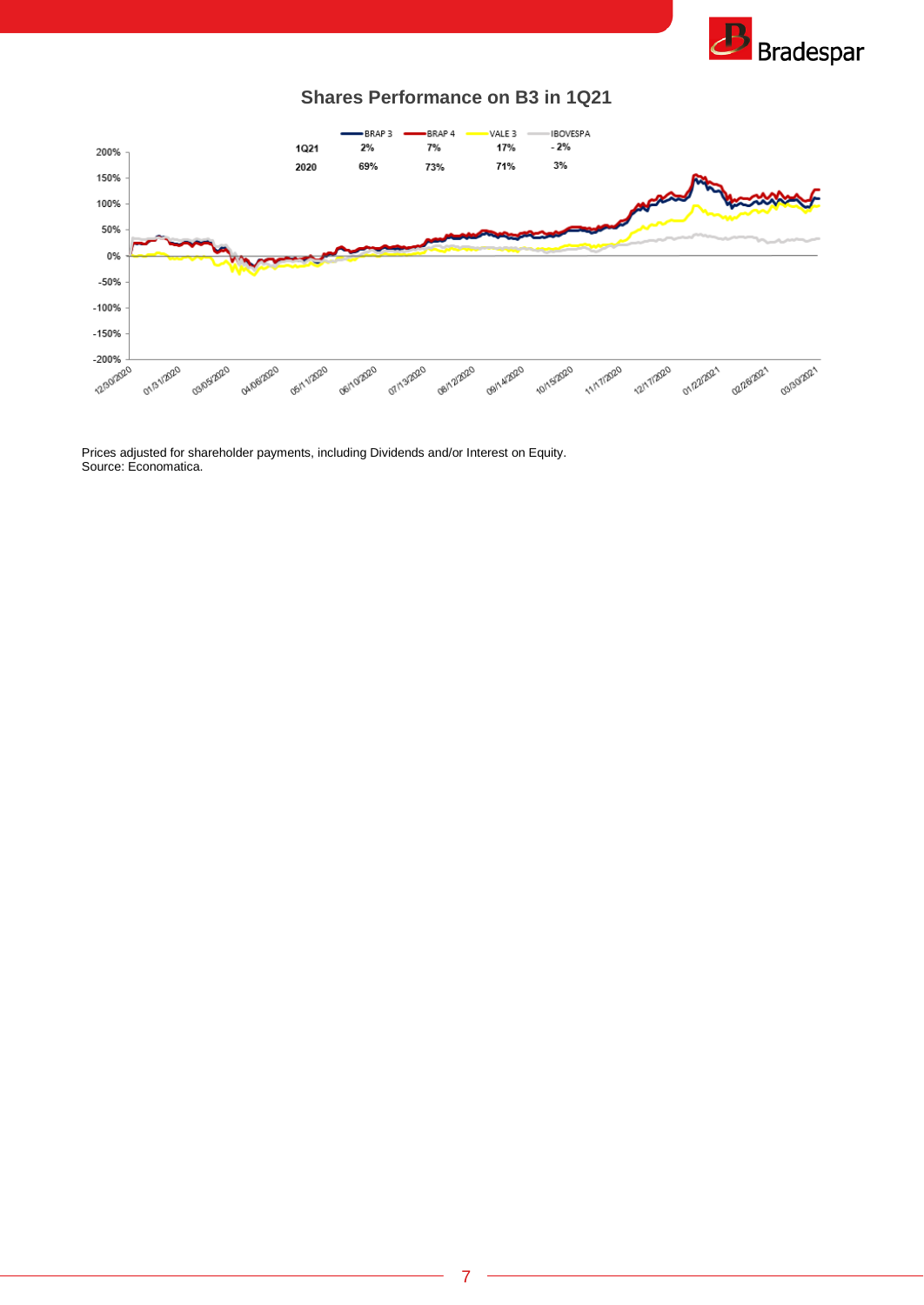

# **Liquidity**

The average daily trading volume of BRADESPAR preferred shares (BRAP4), traded in 1Q21, was R\$ 194.0 million. The average number of trades for BRAP4 on B3 was 16,589 in the same period.

#### **Financial Volume Average Daily Traded Shares (R\$ million)**

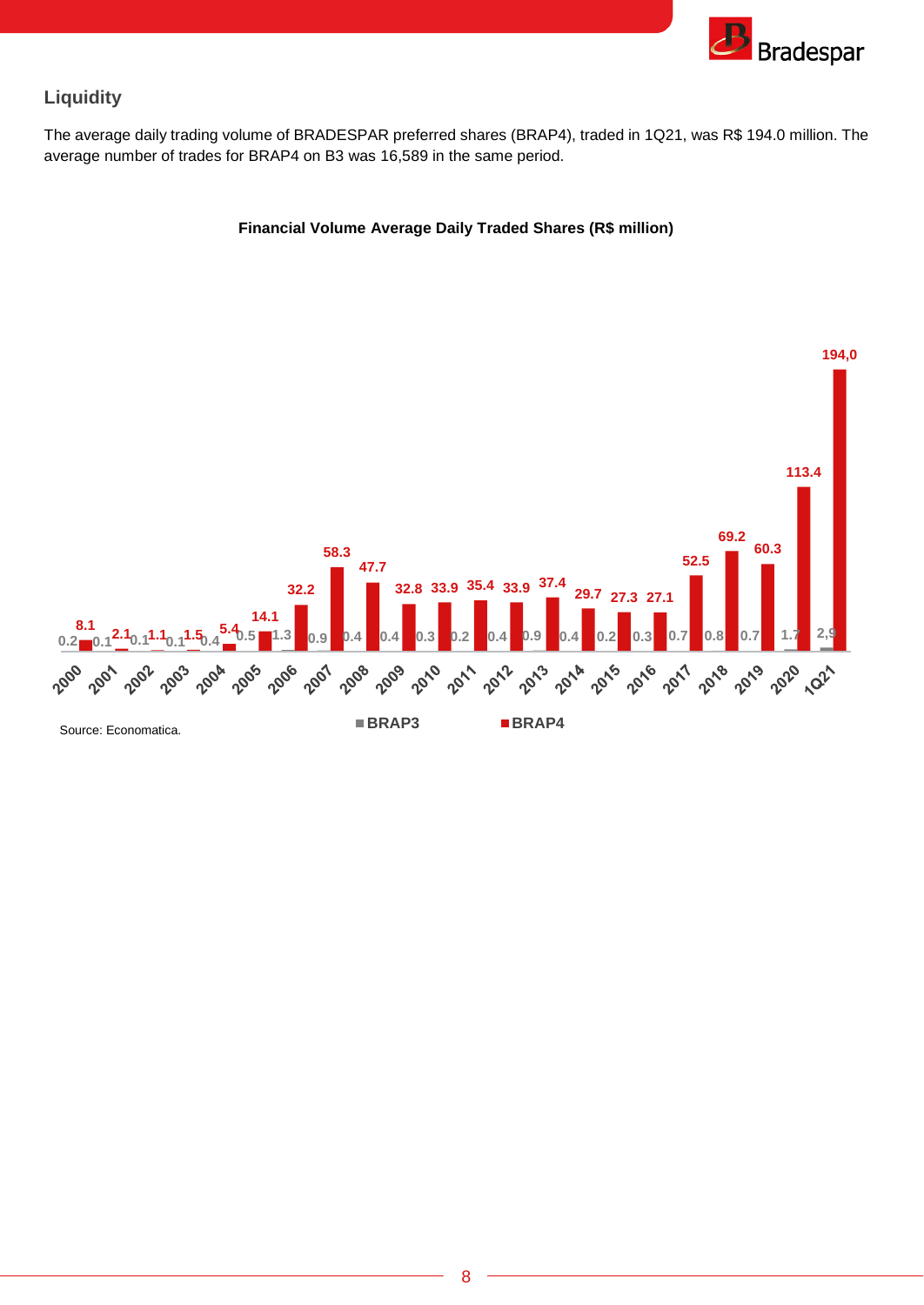

## **Premium / Discount**

At the end of 1Q21, the market value of BRADESPAR's interest in VALE reached R\$28.8 billion. The market value of BRADESPAR, in relation to VALE, was a discount of 25.0%, that is, BRADESPAR's market capitalization corresponds to 75.0% of the net value of its assets.

| <b>Companies</b>                                                            | <b>BRADESPAR's stake</b> |                      |                                      |                      |                      |                   |
|-----------------------------------------------------------------------------|--------------------------|----------------------|--------------------------------------|----------------------|----------------------|-------------------|
|                                                                             | Price<br>(R\$/share)     | Price<br>(R\$/share) | Price<br>$(R$/share)$ <sup>(3)</sup> | Price<br>(R\$/share) | Price<br>(R\$/share) | Price (R\$/share) |
| <b>VALE ON</b>                                                              | 97.97                    | 293,907,266          | 5.73%                                | 28.794.095           | 5,102,622            | 4,341,548         |
| <b>Bradespar's Total Assets Value (A)</b>                                   |                          |                      |                                      | 28,794,095           | 5,102,622            | 4,341,548         |
| Bradespar's Net Cash (B) <sup>(1)</sup>                                     |                          |                      |                                      | 1,238,377            | 219,454              | 186,721           |
| Bradespar's Cash and Cash Equivalents                                       |                          |                      |                                      | 1,238,377            | 219,454              | 186,721           |
| <b>Bradespar's Net</b><br>Asset Value ( C ) = $(A) + (B)$                   |                          |                      |                                      | 30,032,472           | 5,322,076            | 4,528,269         |
| <b>Bradespar's Market Capitalization (D)</b>                                |                          |                      |                                      | 22,534,165           | 3,993,295            | 3,397,682         |
| Common Shares (BRAP3)                                                       | 58.16                    | 122, 171, 449        |                                      | 7,105,491            | 1.259.169            | 1,071,360         |
| Preferred Shares (BRAP4)                                                    | 68.31                    | 225,862,596          |                                      | 15,428,674           | 2,734,126            | 2,326,322         |
| Difference between net asset value and<br>market capitalization $(C) - (D)$ |                          |                      |                                      | 7,498,307            | 1,328,781            | 1,130,587         |
| <b>DISCOUNT (2)</b>                                                         |                          |                      |                                      | 25.0%                |                      |                   |

(1) Net Cash on 03/31/2021

(2) ((BRADESPAR's Market Cap)/(Asset Value + Net Cash)) - 1

(3) Excluding treasury shares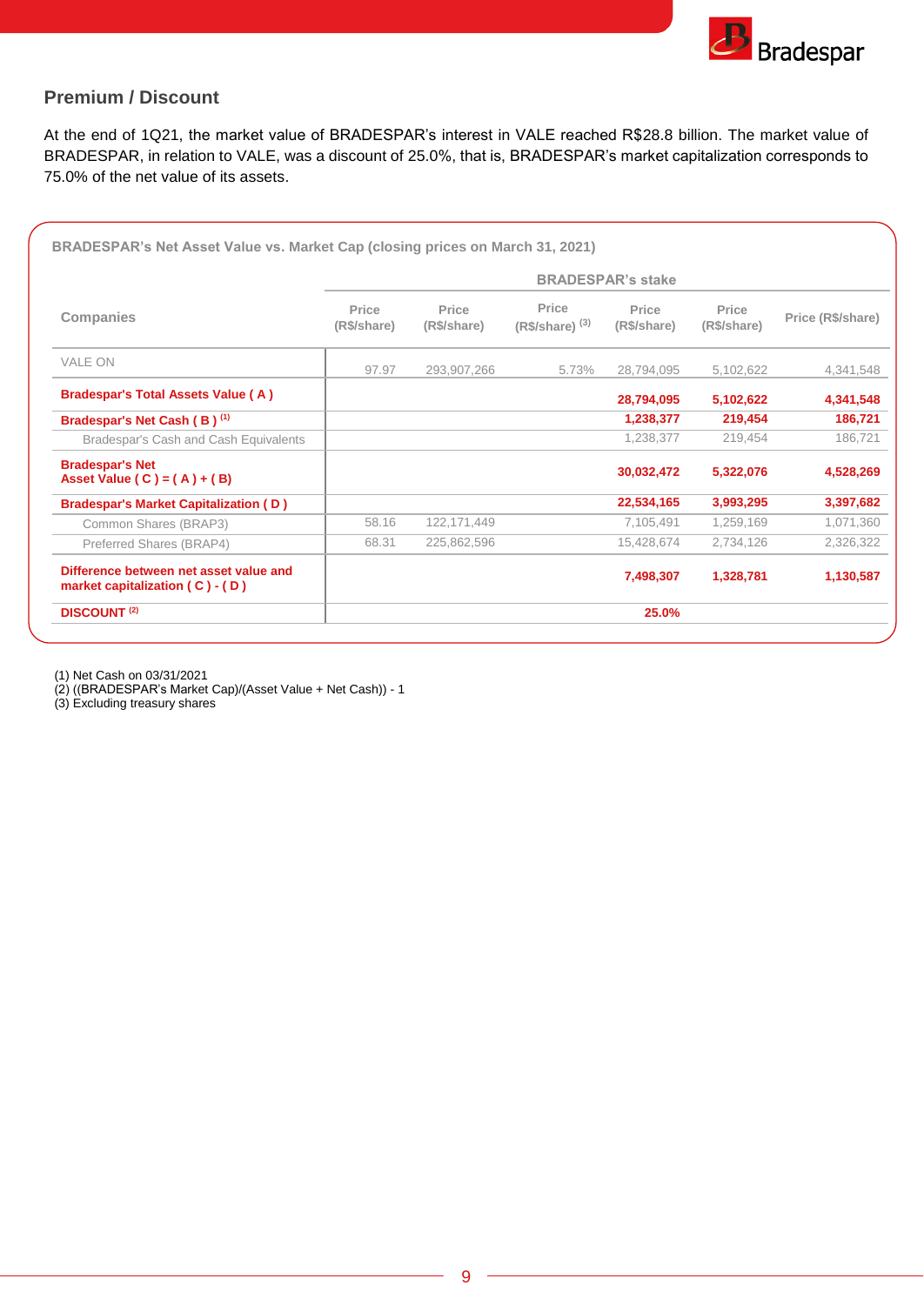



**Historical Discount between BRADESPAR's Net Asset Value and Market Capitalization**

Note: Average discount at the end of each month.

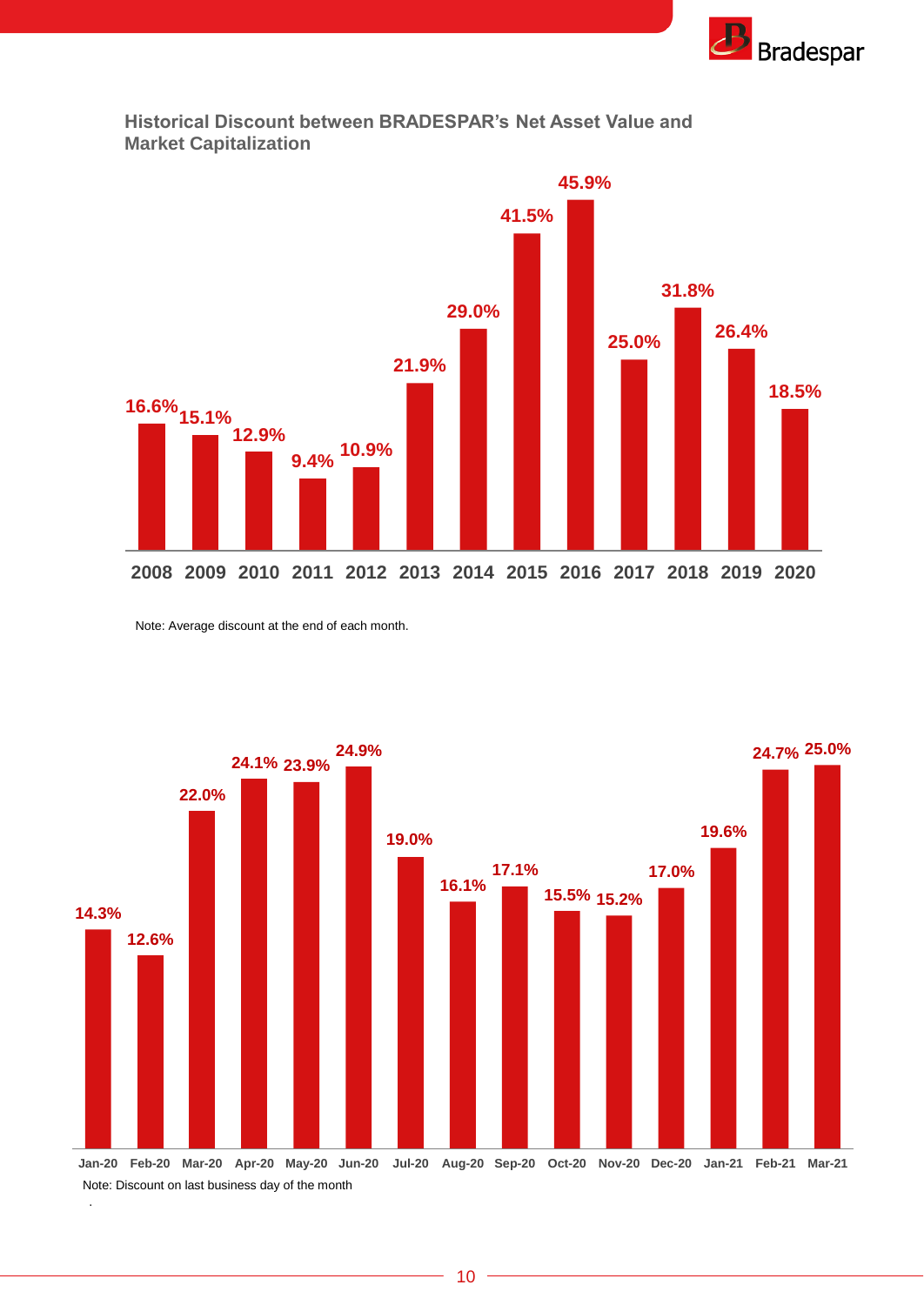

## **DIVIDENDS AND INTEREST ON EQUITY**

In line with its Annual Compensation Indicative Policy to Shareholder, on March 25th of the current year, BRADESPAR announced the payment of dividends and interest on equity (JCP) totaling R\$1.160 billion, as follows:

- Dividends, using part of the balance of the "Profit Reserves - Statutory" account, totaling R\$915.0 million, with R\$2.468833979 per common share and R\$2.715717377 per preferred share, with no Withholding Income Tax, pursuant to Article 10 of Law 9249/95;

- Interest on Equity, to be included in the calculation of the mandatory dividends for the 2021 fiscal year, totaling BRL 245.0 million, with BRL 0.661053907 per common share and BRL 0.727159298 per preferred share, paid in the net amount of BRL 0.561895821 per common share and BRL 0.618085403 per preferred share after the deduction of 15% (fifteen percent) of withholding Income Tax, except for legal entity shareholders exempt from this tax.

Dividends and interest on equity were paid on May 12th, the largest earnings distribution in BRADESPAR's history, as shown in the table below:

**Payment History of Interest on Equity and Dividends**



**Interest on Equity (R\$ Thousand) Dividends (R\$ Thousand)**